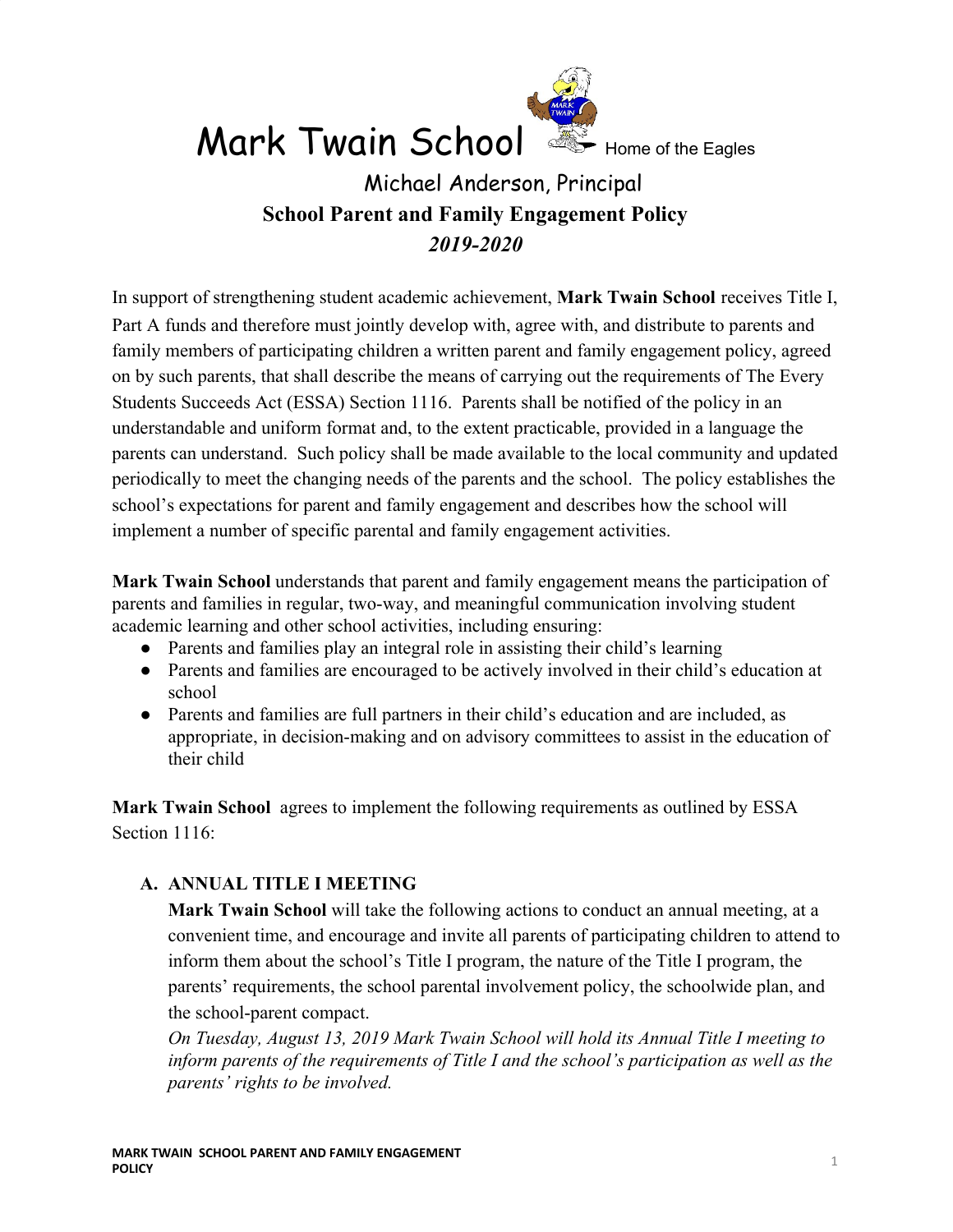#### B. **FLEXIBLE NUMBER OF MEETINGS**

**Mark Twain School** will offer a flexible number of engagement meetings at convenient times for families, such as meetings in the morning or evening (for which the school may use Title I funds to provide transportation, child care or home visits, as such services relate to parental involvement).

## C. **JOINTLY DEVELOPED**

**Mark Twain School** will take the following actions to involve parents in an organized, ongoing, and timely way, in the planning, review, and improvement of programs under Title I, Part A, including the planning, review, and improvement of the school parent and family engagement policy and the joint development of the schoolwide program plan.

*At the beginning of the school year, we will meet with parents and other stakeholders. During this meeting, parents will receive information about the school's Parent and Family Engagement Plan and will be informed of their parental right to be involved in the planning and development of the plan through meetings, surveys and questionnaires. If the program plan is not satisfactory to parents, they may submit comments on the plan to the school administrator. The plan will be sent home with students at the beginning of each school year and posted to the school's website.*

#### **D. COMMUNICATION**

**Mark Twain School** will provide parents of participating children timely information about programs under Title I, including:

- a) a description and explanation of the curriculum in use,
- b) forms of academic assessment used to measure student progress,
- c) achievement levels of the challenging State academic standards, and
- d) if requested by parents, opportunities for regular meetings to formulate suggestions and participate, as appropriate, in decisions relating to the education of their children and respond to any such suggestions as soon as practicable possible.

Information related to the school and parent programs, meetings, and other activities, will be sent to the parents of participating children in an understandable and uniform format, including alternative formats upon request and, to the extent practicable, in a language the parents can understand

*The Mark Twain School Parent and Family Engagement Policy will be sent home at the beginning of the school year and made available on the school website. It will also be discussed with parents during parent-teacher conferences at the beginning of the school*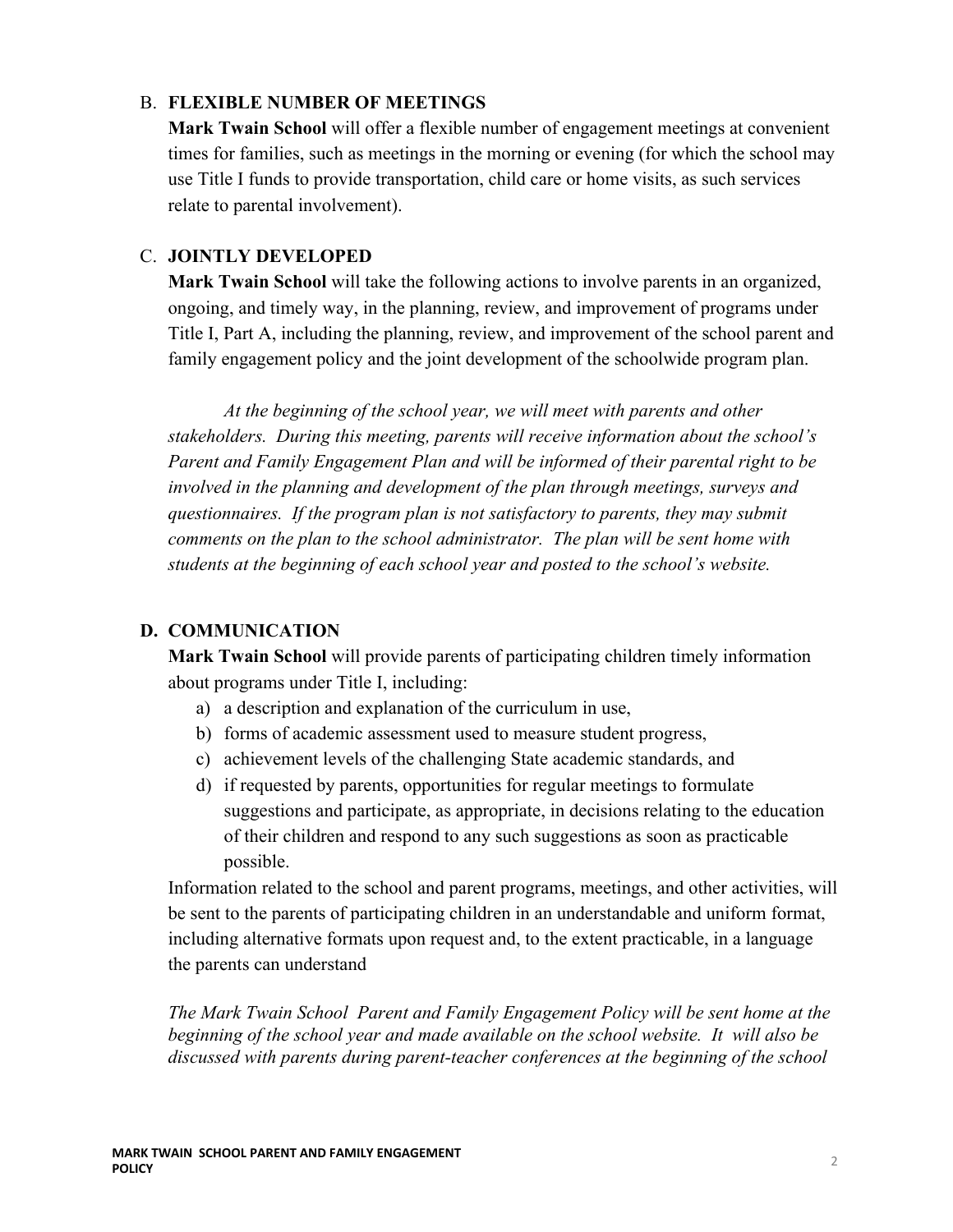*year. The policy will be assessed each year based on the number of participants, the number of volunteers, and the responses to the parent questionnaires and /or surveys.*

*Parents will be involved in planning, reviewing and improving the policy through a yearly review. All parents will have the opportunity to participate in this review.*

## **E. DISSENSION PROCESS**

**Mark Twain School** will submit any comments/concerns to the Corcoran Unified School District Superintendent's office if the schoolwide plan and/or parent and family engagement policy is not satisfactory to parents.

*Any comments/concerns can be emailed to the Director of Federal Programs, Elizabeth Mendoza, at* [emendoza@corcoranunified.com](mailto:emendoza@corcoranunified.com) *or phone at 559-992-8888.*

## **F. SCHOOL-PARENT COMPACT**

**Mark Twain School** will take the following actions to jointly develop with parents of participating children a school-parent compact that outlines how families, school, staff, and students will share the responsibility for improved student academic achievement and develop a partnership to help children achieve the state's high standard and how the plan is used, reviewed, and updated.

*Mark Twain School will hold an annual parent meeting to review and discuss any needed changes to the jointly developed school compact. This compact will outline how the entire school staff, parents, and students will share the responsibility for improved student academic achievement. The compact will describe not only the school's responsibility in providing high quality instruction and curriculum, but the student and parent responsibilities for meeting and supporting the learning processes. The compact will address how parents have reasonable access to staff, receive frequent reports on their progress, and have the opportunity to volunteer and observe in the classroom.*

## **G. BUILD CAPACITY OF PARENTS**

**Mark Twain School** will build the parents' capacity for strong parental involvement to ensure effective involvement of parents and families and to support a partnership among the school and the community to improve student academic achievement through the following:

- Materials and training to help parents to work with their child to improve their child's achievement, such as literacy training and using technology (including education about the harms of copyright piracy), as appropriate, to foster parental involvement
- Provide assistance to parents of participating children, as appropriate, in understanding topics such as the following:
	- o the State's academic content standards,